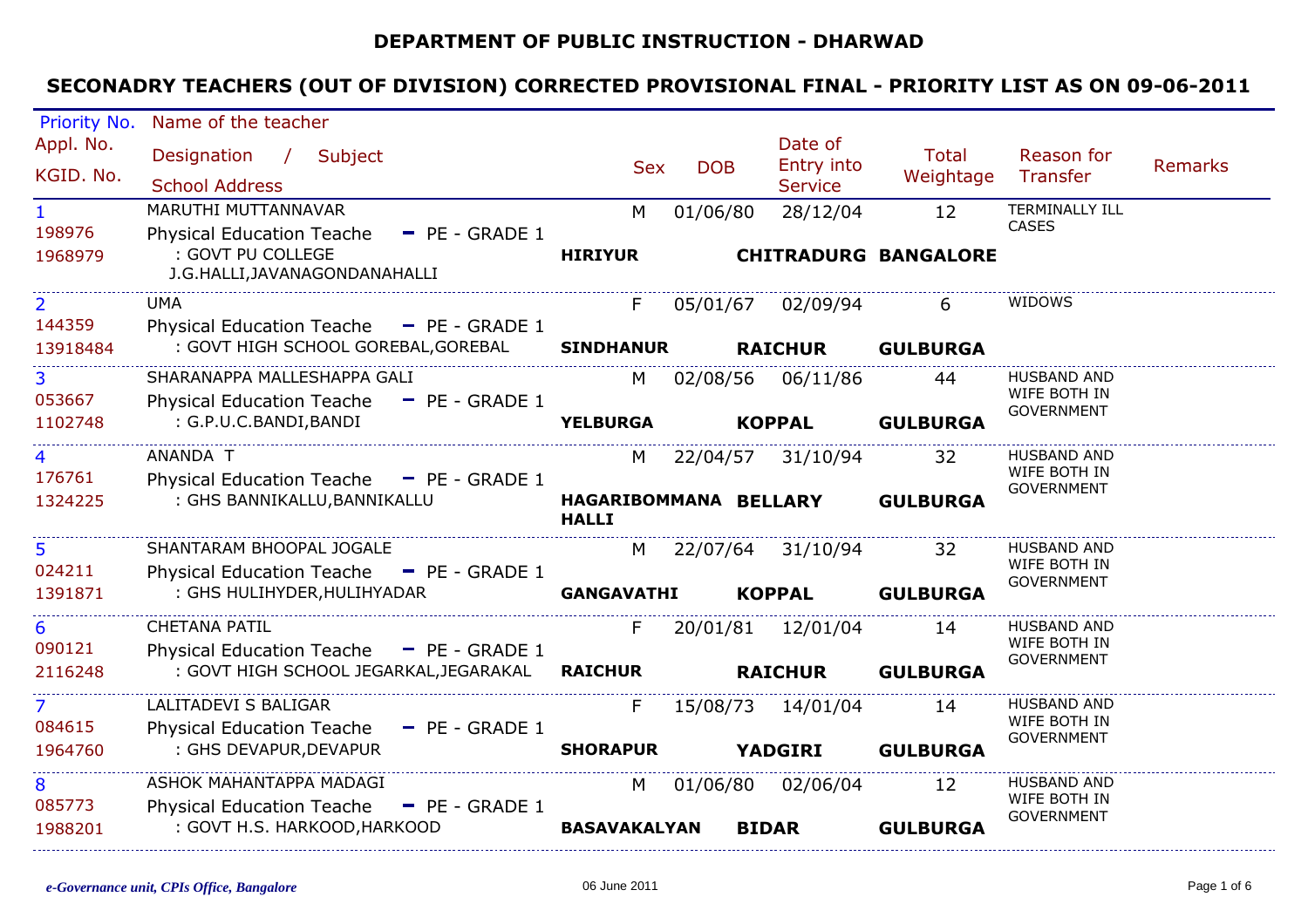| Priority No.                | Name of the teacher                                                                                      |                                   |            |                                         |                       |                                                         |         |
|-----------------------------|----------------------------------------------------------------------------------------------------------|-----------------------------------|------------|-----------------------------------------|-----------------------|---------------------------------------------------------|---------|
| Appl. No.<br>KGID. No.      | Subject<br>Designation<br>$\sqrt{2}$<br><b>School Address</b>                                            | <b>Sex</b>                        | <b>DOB</b> | Date of<br>Entry into<br><b>Service</b> | Total<br>Weightage    | Reason for<br>Transfer                                  | Remarks |
| 9<br>096320<br>1953869      | PRAKASH GOUDAR<br><b>Physical Education Teache</b><br>$P = PE - GRADE 1$<br>: GHS URDU KHUSTAGI, WARD 14 | M<br><b>KUSTAGI</b>               | 01/06/80   | 28/01/04<br><b>KOPPAL</b>               | 11<br><b>GULBURGA</b> | <b>HUSBAND AND</b><br>WIFE BOTH IN<br><b>GOVERNMENT</b> |         |
|                             |                                                                                                          |                                   |            |                                         |                       |                                                         |         |
| 10<br>159123                | SHIVANAND BASAVARJ HADANUR<br>Physical Education Teache - PE - GRADE 1                                   | M                                 | 01/06/69   | 17/02/97                                | 6                     | <b>HUSBAND AND</b><br>WIFE BOTH IN<br><b>GOVERNMENT</b> |         |
| 1394762                     | : GOVT HIGH SCHOOL BAIYAPUR, BAIYAPUR                                                                    | <b>LINGASUGUR</b>                 |            | <b>RAICHUR</b>                          | <b>GULBURGA</b>       |                                                         |         |
| 11<br>101654                | MANJUNATH BHIMAPPA MANAGOOLI<br>Physical Education Teache - PE - GRADE 1                                 | M                                 |            | 01/06/84 19/06/07                       | 6                     | <b>HUSBAND AND</b><br>WIFE BOTH IN                      |         |
| 2232227                     | : GHS KUNTINAMADU, KUNTINAMADU                                                                           | <b>TARIKERE</b>                   |            | <b>CHIKKAMANG MYSORE</b>                |                       | <b>GOVERNMENT</b>                                       |         |
| $12 \overline{ }$<br>053776 | AYUBSA M BADIGER<br>Physical Education Teache - PE - GRADE 1                                             | M                                 | 15/03/70   | 23/03/00                                | 20                    | <b>HUSBAND OR</b><br>WIFE IN<br><b>GOVERNMENT</b>       |         |
| 1857148                     | : GHS JINNENAHALLI, JINNENAHALLI                                                                         | <b>CHANNARAYAPATN HASSAN</b><br>A |            |                                         | <b>MYSORE</b>         |                                                         |         |
| 13<br>245852                | SHANKAR YARAGATTI<br><b>Physical Education Teache</b><br>$-$ PE - GRADE 1                                | M                                 | 01/08/78   | 12/01/04                                | 14                    | <b>HUSBAND OR</b><br>WIFE IN<br><b>GOVERNMENT</b>       |         |
| 1715380                     | : G H S KANBAIL, KANABYLU BACHANALLI                                                                     | <b>SOMAVARPET</b>                 |            | <b>KODAGU</b>                           | <b>MYSORE</b>         |                                                         |         |
| 14<br>147712                | TUKARAM GANAPATI GHANTI<br><b>Physical Education Teache</b><br>$-$ PE - GRADE 1                          | M                                 |            | 05/11/78 12/01/04                       | 14                    | <b>HUSBAND OR</b><br>WIFE IN                            |         |
| 1964790                     | : GHS KONKAL, KONKAL                                                                                     | <b>YADGIR</b><br><b>YADGIRI</b>   |            |                                         | <b>GULBURGA</b>       | <b>GOVERNMENT</b>                                       |         |
| 15<br>061006                | SHARANAGOUDA SINGANALLI<br>- PE - GRADE 1<br><b>Physical Education Teache</b>                            | M                                 | 01/03/79   | 12/01/04                                | 14                    | <b>HUSBAND OR</b><br>WIFE IN                            |         |
| 1944450                     | : GOVT HIGH SCHOOL A.AMARESHWAR, ADAVI MANVI<br>AMARESWAR                                                |                                   |            | <b>RAICHUR</b>                          | <b>GULBURGA</b>       | <b>GOVERNMENT</b>                                       |         |
| <b>16</b><br>236395         | RAMESH SHIVAPPA PATIL<br><b>Physical Education Teache</b><br>$P = P = GRADE 1$                           | M                                 | 22/07/81   | 12/01/04                                | 14                    | HUSBAND OR<br>WIFE IN                                   |         |
| 1963931                     | : GHS DHANGAPUR, DHANGAPUR                                                                               | <b>ALAND</b>                      |            | <b>GULBARGA</b>                         | <b>GULBURGA</b>       | <b>GOVERNMENT</b>                                       |         |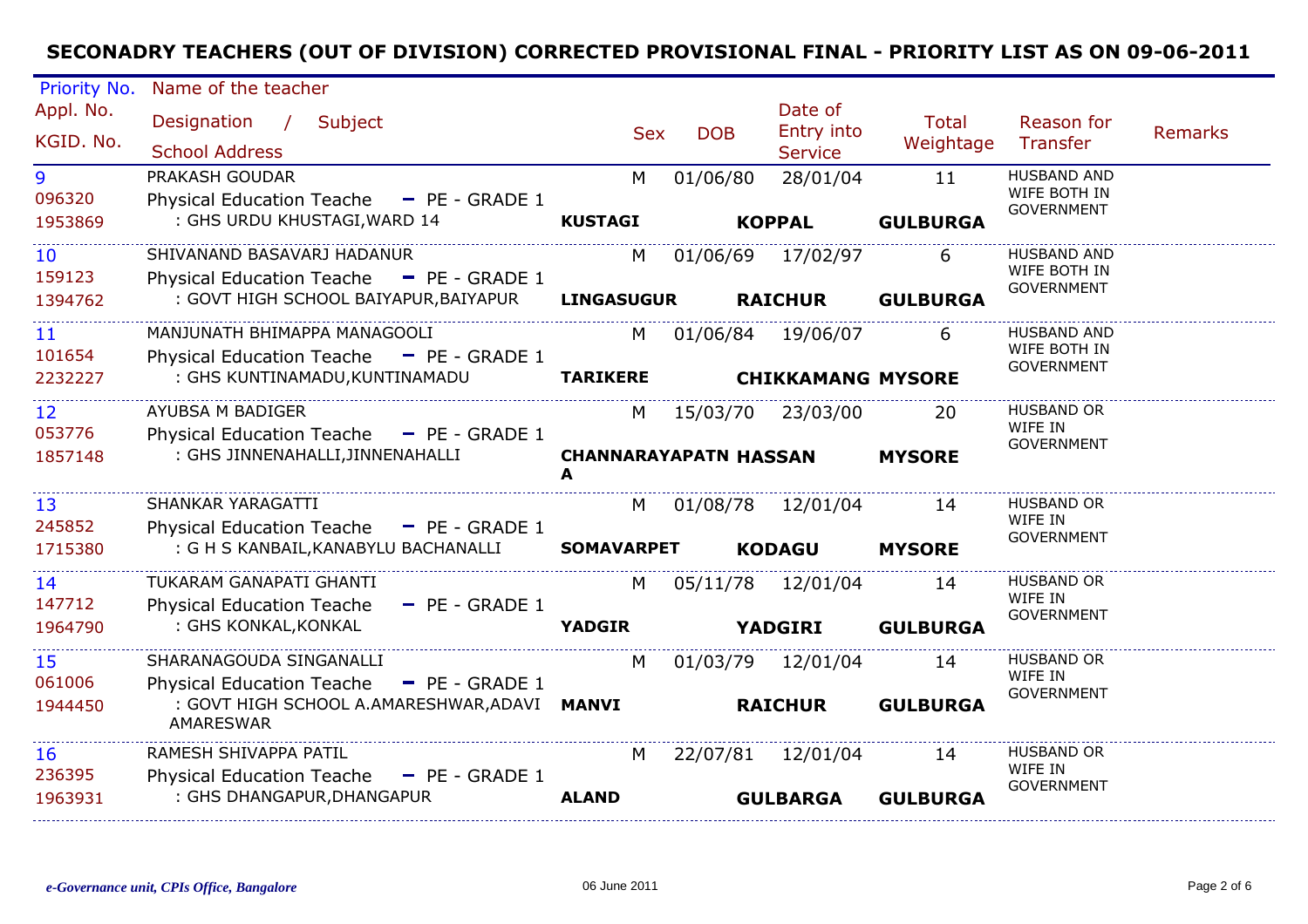| Priority No.              | Name of the teacher                                                      |                     |            |              |              |                                         |                             |                                                   |                |
|---------------------------|--------------------------------------------------------------------------|---------------------|------------|--------------|--------------|-----------------------------------------|-----------------------------|---------------------------------------------------|----------------|
| Appl. No.<br>KGID. No.    | Designation / Subject<br><b>School Address</b>                           |                     | <b>Sex</b> | <b>DOB</b>   |              | Date of<br>Entry into<br><b>Service</b> | <b>Total</b><br>Weightage   | Reason for<br>Transfer                            | <b>Remarks</b> |
| 17 <sup>2</sup><br>127711 | DYAMANA GOUDA G HULLUR<br>Physical Education Teache - PE - GRADE 1       |                     | M          | 01/07/74     |              | 29/01/04                                | 14                          | <b>HUSBAND OR</b><br>WIFE IN<br><b>GOVERNMENT</b> |                |
| 1954336                   | : GHS MUTHAKAPALLI, MUTHAKAPALLI                                         | <b>SRINIVASAPUR</b> |            |              | <b>KOLAR</b> |                                         | <b>BANGALORE</b>            |                                                   |                |
| 18<br>210453              | <b>SURESH H</b><br>Physical Education Teache - PE - GRADE 1              |                     | M          | 01/06/77     |              | 05/02/04                                | 14                          | <b>HUSBAND OR</b><br>WIFE IN                      |                |
| 1967461                   | : GHS BAICHBALA, BAICHABAL                                               | <b>SHORAPUR</b>     |            |              |              | <b>YADGIRI</b>                          | <b>GULBURGA</b>             | <b>GOVERNMENT</b>                                 |                |
| 19<br>129701              | <b>GANGADEVI KAMBLE</b><br>Physical Education Teache - PE - GRADE 1      |                     | F.         |              |              | 13/07/78 06/02/04                       | 14                          | <b>HUSBAND OR</b><br>WIFE IN                      |                |
| 1915143                   | : GOVT H.S.MANHALLI, MANHALLI                                            | <b>BIDAR</b>        |            | <b>BIDAR</b> |              | <b>GULBURGA</b>                         | <b>GOVERNMENT</b>           |                                                   |                |
| 20<br>039669              | <b>NINGAPPA</b><br>Physical Education Teache - PE - GRADE 1              |                     | M          |              |              | 14/05/74 17/02/04                       | 14                          | <b>HUSBAND OR</b><br>WIFE IN                      |                |
| 1944393                   | : GOVT HIGH SCHOOL MADAGIRI, MADAGIRI MANVI                              |                     |            |              |              | <b>RAICHUR</b>                          | <b>GULBURGA</b>             | <b>GOVERNMENT</b>                                 |                |
| 21                        | HANUMANT MASTIHOLI                                                       |                     | M          | 16/03/79     |              | 05/03/04                                | 14                          | <b>HUSBAND OR</b><br>WIFE IN                      |                |
| 167677<br>1917411         | Physical Education Teache - PE - GRADE 1<br>: GHS HARAGI, HARAGI         | <b>SHIKARIPUR</b>   |            |              |              | <b>SHIMOGA</b>                          | <b>BANGALORE</b>            | <b>GOVERNMENT</b>                                 |                |
| 22<br>051292              | KAVITA SHIVAYOGAPPA<br>Physical Education Teache - PE - GRADE 1          |                     | F.         |              |              | 01/06/73 24/10/97                       | 13                          | <b>HUSBAND OR</b><br>WIFE IN                      |                |
| 1775961                   | : GOVT(U) HS MOMINPUR KHAJCOLONY, WARD GULBARGA NORTH GULBARGA<br>NO 1   |                     |            |              |              |                                         | <b>GULBURGA</b>             | <b>GOVERNMENT</b>                                 |                |
| 23<br>089622              | <b>SUMANGALA</b>                                                         |                     | F.         | 04/03/80     |              | 10/01/04                                | 12                          | <b>HUSBAND OR</b><br>WIFE IN                      |                |
| 1885107                   | Physical Education Teache - PE - GRADE 1<br>: GHS URDU MALLARU, MALLAR   | <b>UDUPI</b>        |            |              | <b>UDUPI</b> |                                         | <b>MYSORE</b>               | <b>GOVERNMENT</b>                                 |                |
| 24<br>117235              | YALLAPPA GHASTI<br>Physical Education Teache $\blacksquare$ PE - GRADE 1 |                     | M          | 01/12/77     |              | 30/01/04                                | 10.5                        | <b>HUSBAND OR</b><br>WIFE IN                      |                |
| 1935020                   | : GJC KOONAGAL, KOONAGALLU                                               | <b>RAMANAGARA</b>   |            |              |              |                                         | <b>RAMANAGARA BANGALORE</b> | <b>GOVERNMENT</b>                                 |                |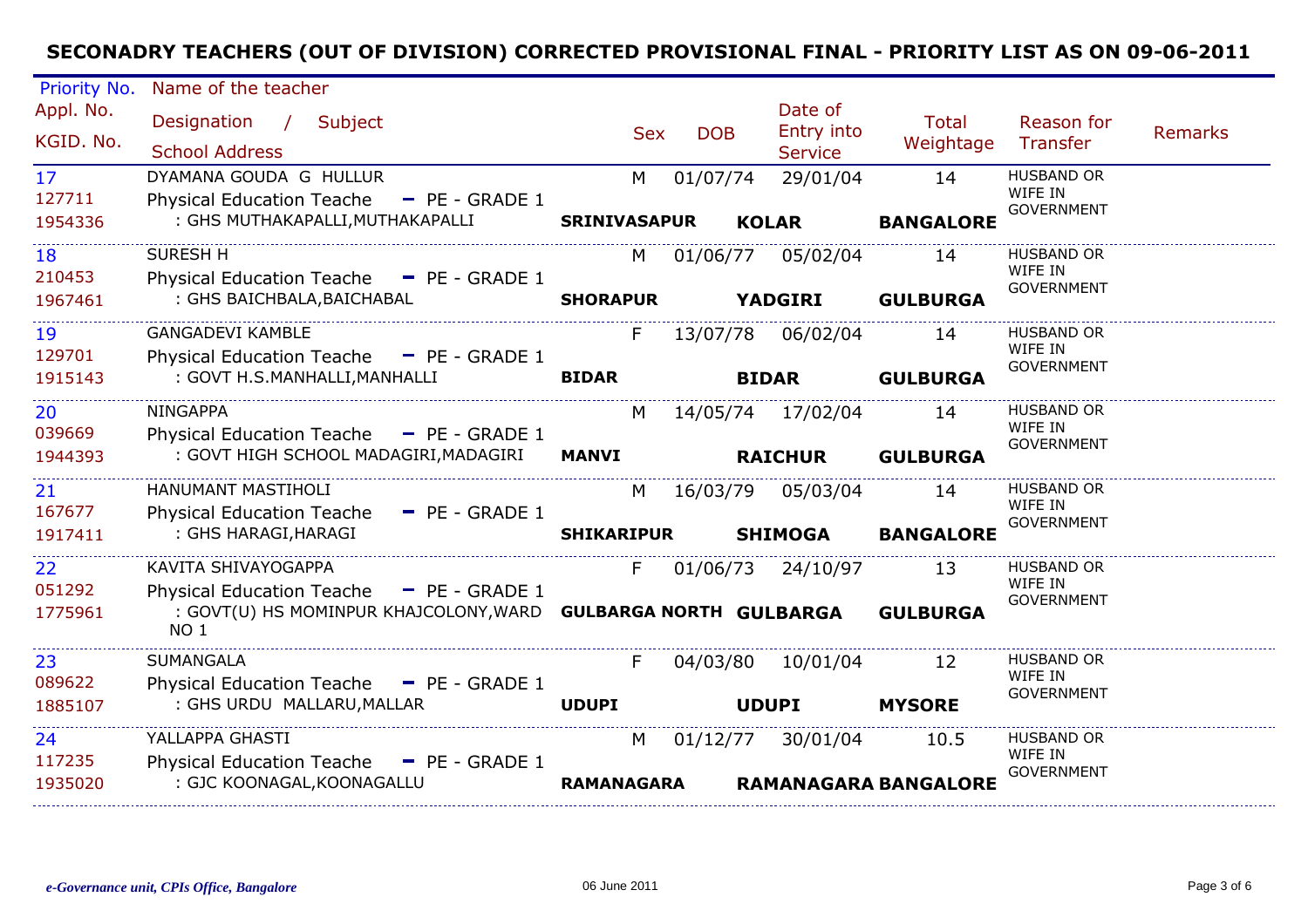| Priority No. | Name of the teacher                                             |                 |                |                       |                 |                              |                |
|--------------|-----------------------------------------------------------------|-----------------|----------------|-----------------------|-----------------|------------------------------|----------------|
| Appl. No.    | Designation / Subject                                           | <b>Sex</b>      | <b>DOB</b>     | Date of<br>Entry into | Total           | Reason for                   | <b>Remarks</b> |
| KGID. No.    | <b>School Address</b>                                           |                 |                | <b>Service</b>        | Weightage       | Transfer                     |                |
| 25           | NEELAPPA MUDEPPA BARKI                                          | M               | 22/07/76       | 09/12/05              | 10              | <b>HUSBAND OR</b>            |                |
| 232424       | <b>Physical Education Teache</b><br>$-$ PE - GRADE 1            |                 |                |                       |                 | WIFE IN<br><b>GOVERNMENT</b> |                |
| 2171817      | : GHS TALAKERI, TALAKERI                                        | <b>YELBURGA</b> |                | <b>KOPPAL</b>         | <b>GULBURGA</b> |                              |                |
| 26           | LAXMAN D AMARI                                                  | M               | 01/06/80       | 09/12/05              | 10              | <b>HUSBAND OR</b>            |                |
| 243866       | Physical Education Teache - PE - GRADE 1                        |                 |                |                       |                 | WIFE IN<br>GOVERNMENT        |                |
| 1979589      | : GHS MANNERHAL, MANNERAL                                       | <b>KUSTAGI</b>  | <b>KOPPAL</b>  |                       | <b>GULBURGA</b> |                              |                |
| 27           | NINGAPPA SHIVAPPA LOKAPUR                                       | M               | 01/06/80       | 02/01/06              | 10              | <b>HUSBAND OR</b>            |                |
| 142561       | Physical Education Teache - PE - GRADE 1                        |                 |                |                       |                 | WIFE IN<br><b>GOVERNMENT</b> |                |
| 1909643      | : GHS SRIRAMA RANGAPURA, SUGGENA HALLI HOSPET                   |                 | <b>BELLARY</b> |                       | <b>GULBURGA</b> |                              |                |
| 28           | <b>GOPAL NAGAPPA GAVADI</b>                                     | M               | 21/08/73       | 03/01/06              | 10              | <b>HUSBAND OR</b>            |                |
| 070365       | Physical Education Teache - PE - GRADE 1                        |                 |                |                       |                 | WIFE IN<br><b>GOVERNMENT</b> |                |
| 2011843      | : GOVT. H.S KANAGADDA, KANAGADDA                                | <b>SEDAM</b>    |                | <b>GULBARGA</b>       | <b>GULBURGA</b> |                              |                |
| 29           | RAMESH M GAYAKAWAD                                              | M               |                | 06/10/68 17/03/97     | 4               | <b>HUSBAND OR</b>            |                |
| 239739       | <b>Physical Education Teache</b><br>$\blacksquare$ PE - GRADE 1 |                 |                |                       |                 | WIFE IN<br><b>GOVERNMENT</b> |                |
| 1401278      | : GHS MALLA.B, MALLA B.                                         | <b>SHORAPUR</b> |                | <b>YADGIRI</b>        | <b>GULBURGA</b> |                              |                |
| 30           | BASAVARAJ SHIVAPPA HADAPADA                                     | M               |                | 04/02/59 10/02/87     | 46              | OTHER CASES MEN              |                |
| 019007       | $P$ PE - GRADE 1<br><b>Physical Education Teache</b>            |                 |                |                       |                 |                              |                |
| 981474       | : GHS GIRLS KHUSTAGI, WARD 4                                    | <b>KUSTAGI</b>  |                | <b>KOPPAL</b>         | <b>GULBURGA</b> |                              |                |
| 31           | SHRISHAIL SANGAPPA DALI                                         | M               |                | 22/06/58 16/02/87     | 46              | OTHER CASES MEN              |                |
| 238834       | <b>Physical Education Teache</b><br>$-$ PE - GRADE 1            |                 |                |                       |                 |                              |                |
| 1102162      | : GHS NILOGAL, NILOGAL                                          | <b>KUSTAGI</b>  |                | <b>KOPPAL</b>         | <b>GULBURGA</b> |                              |                |
| 32           | MAHADEVAPPA BASAVANTAPPA OLEKAR                                 | M               |                | 04/05/62 19/09/88     | 42              | OTHER CASES MEN              |                |
| 065038       | Physical Education Teache - PE - GRADE 1                        |                 |                |                       |                 |                              |                |
| 1097744      | : GHS ARALAGUNDAGI, ARALAGUNDAGI                                | <b>JEWARGI</b>  |                | <b>GULBARGA</b>       | <b>GULBURGA</b> |                              |                |
| 33           | SIDDAPPA WALI                                                   | M               | 05/09/59       | 09/02/82              | 39              | OTHER CASES MEN              |                |
| 235213       | <b>Physical Education Teache</b><br>$-$ PE - GRADE 1            |                 |                |                       |                 |                              |                |
| 795751       | : GOVT JR COLLAGEGIRLS<br>SHAHAPUR, SHAHAPUR                    | <b>SHAHAPUR</b> |                | <b>YADGIRI</b>        | <b>GULBURGA</b> |                              |                |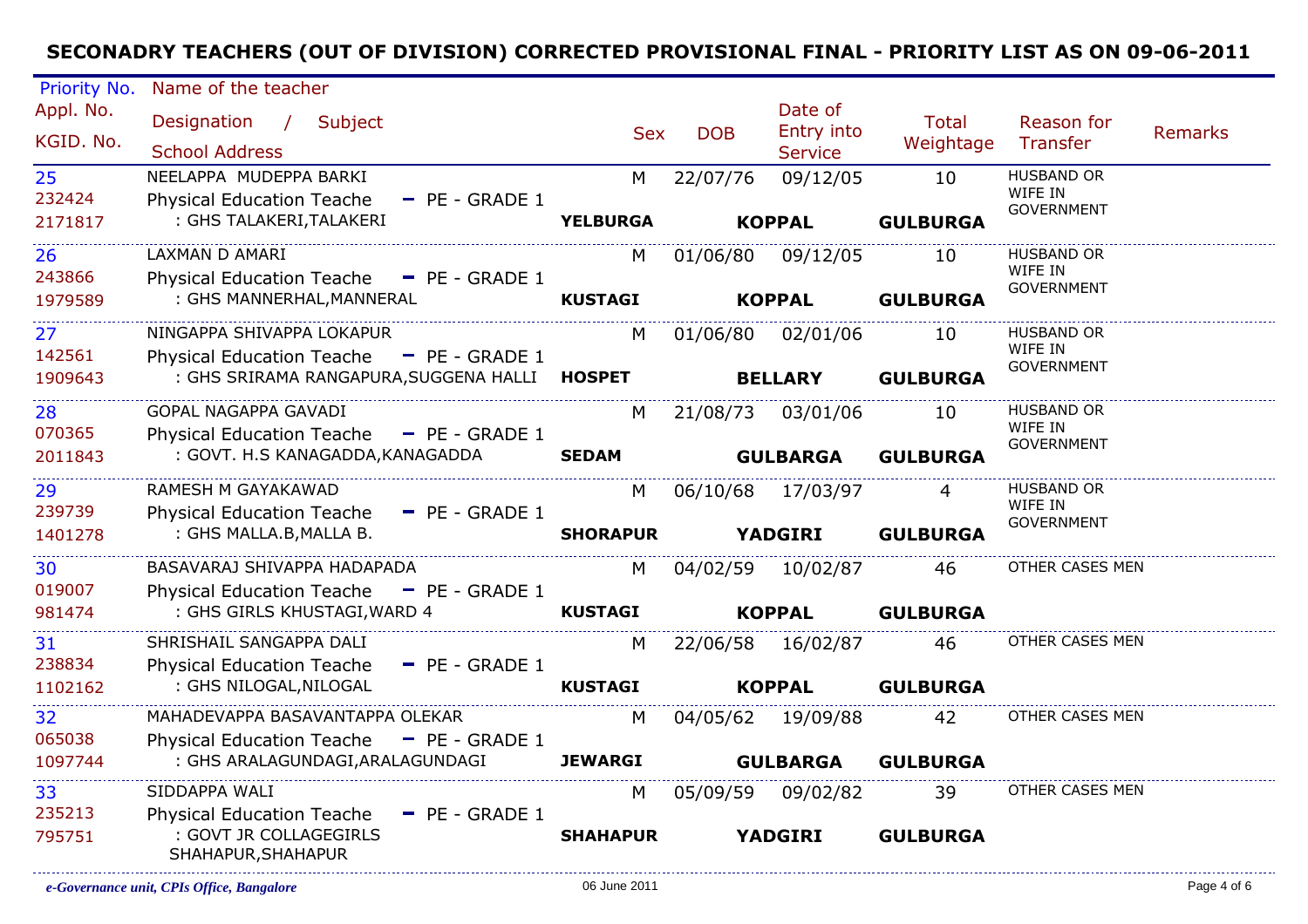| Priority No.           | Name of the teacher                                                                                       |                                       |            |                                         |                                  |                        |                |
|------------------------|-----------------------------------------------------------------------------------------------------------|---------------------------------------|------------|-----------------------------------------|----------------------------------|------------------------|----------------|
| Appl. No.<br>KGID. No. | Designation /<br>Subject<br><b>School Address</b>                                                         | <b>Sex</b>                            | <b>DOB</b> | Date of<br>Entry into<br><b>Service</b> | <b>Total</b><br>Weightage        | Reason for<br>Transfer | <b>Remarks</b> |
| 34                     | <b>HUCHHAPPA RADDER</b>                                                                                   | M                                     | 01/02/61   | 19/09/88                                | 38.5                             | OTHER CASES MEN        |                |
| 086745<br>1138574      | <b>Physical Education Teache</b><br>$\blacksquare$ PE - GRADE 1<br>: GHS HONAGUNTA, HONAGUNTA             | <b>CHITTAPUR</b>                      |            | <b>GULBARGA</b>                         | <b>GULBURGA</b>                  |                        |                |
| 35<br>035834           | SUBHASCHANDRA K SALAHALLI<br>Physical Education Teache - PE - GRADE 1                                     | M                                     | 01/06/62   | 25/10/94                                | 32                               | OTHER CASES MEN        |                |
| 1231043                | : GHS RAJANKOLUR, RAJANKOLLUR                                                                             | <b>SHORAPUR</b>                       |            | <b>YADGIRI</b>                          | <b>GULBURGA</b>                  |                        |                |
| 36<br>040428           | RAMESH CHANDRAM KAKKALAMELI<br><b>Physical Education Teache</b><br>$P = P = GRADE 1$                      | M                                     |            | 01/06/62 24/10/94                       | 30                               | OTHER CASES MEN        |                |
| 1397672                | : GHS MANDEWAL, MANDEWAD                                                                                  | <b>JEWARGI</b>                        |            | <b>GULBARGA</b>                         | <b>GULBURGA</b>                  |                        |                |
| 37<br>009331           | <b>BASAVARAJ HALLAD</b><br>Physical Education Teache - PE - GRADE 1                                       | M                                     |            | 17/04/75  13/12/96                      | 28                               | OTHER CASES MEN        |                |
| 1424537                | : GHS MALLUPURA, MALLUPURA                                                                                | <b>NANJANAGUD</b>                     |            | <b>MYSORE</b>                           | <b>MYSORE</b>                    |                        |                |
| 38<br>128684           | VEERABHADRAPPA VEERABASAPPA ANGADI<br><b>Physical Education Teache</b><br>$-$ PE - GRADE 1                | M                                     | 01/06/66   | 17/02/97                                | 28                               | OTHER CASES MEN        |                |
| 1400480                | : GHS KAKKERA, KAKKERA                                                                                    | <b>SHORAPUR</b>                       |            | <b>YADGIRI</b>                          | <b>GULBURGA</b>                  |                        |                |
| 39<br>013988           | CHALAWADI FAKEERAPPA MALLAPPA<br>Physical Education Teache - PE - GRADE 1                                 | M                                     | 20/07/65   | 13/06/97                                | 26                               | OTHER CASES MEN        |                |
| 1389390                | : GHS, KARKESHWARA, KAREKESHWARA                                                                          | <b>URA</b>                            |            |                                         | NARASIMHARAJAP CHIKKAMANG MYSORE |                        |                |
| 40                     | <b>S G PATIL</b>                                                                                          | M                                     | 01/04/60   | 20/02/84                                | 25                               | OTHER CASES MEN        |                |
| 041718<br>1092285      | Physical Education Teache - PE - GRADE 1<br>: GOVT PU COLLEGE, H.B. HALLI, HAGARI<br><b>BOMMANA HALLI</b> | HAGARIBOMMANA BELLARY<br><b>HALLI</b> |            |                                         | <b>GULBURGA</b>                  |                        |                |
| 41                     | BASAPPA MALLAPPA BARANGI                                                                                  | M                                     |            | 20/07/62 25/02/00                       | 22                               | OTHER CASES MEN        |                |
| 070818<br>1665339      | <b>Physical Education Teache</b><br>$-$ PE - GRADE 1<br>: GHS KUDUREGUNDI, THALAMAKKI                     | <b>KOPPA</b>                          |            |                                         | <b>CHIKKAMANG MYSORE</b>         |                        |                |
| 42                     | LAXMAPPA BHIMAPPA UGALWAT                                                                                 | M                                     | 01/06/67   | 07/03/91                                | 21                               | OTHER CASES MEN        |                |
| 089206<br>1193947      | <b>Physical Education Teache</b><br>$P = P = GRADE 1$<br>: GHS HANCHURU, HANCHURU                         | <b>ALUR</b>                           |            | <b>HASSAN</b>                           | <b>MYSORE</b>                    |                        |                |